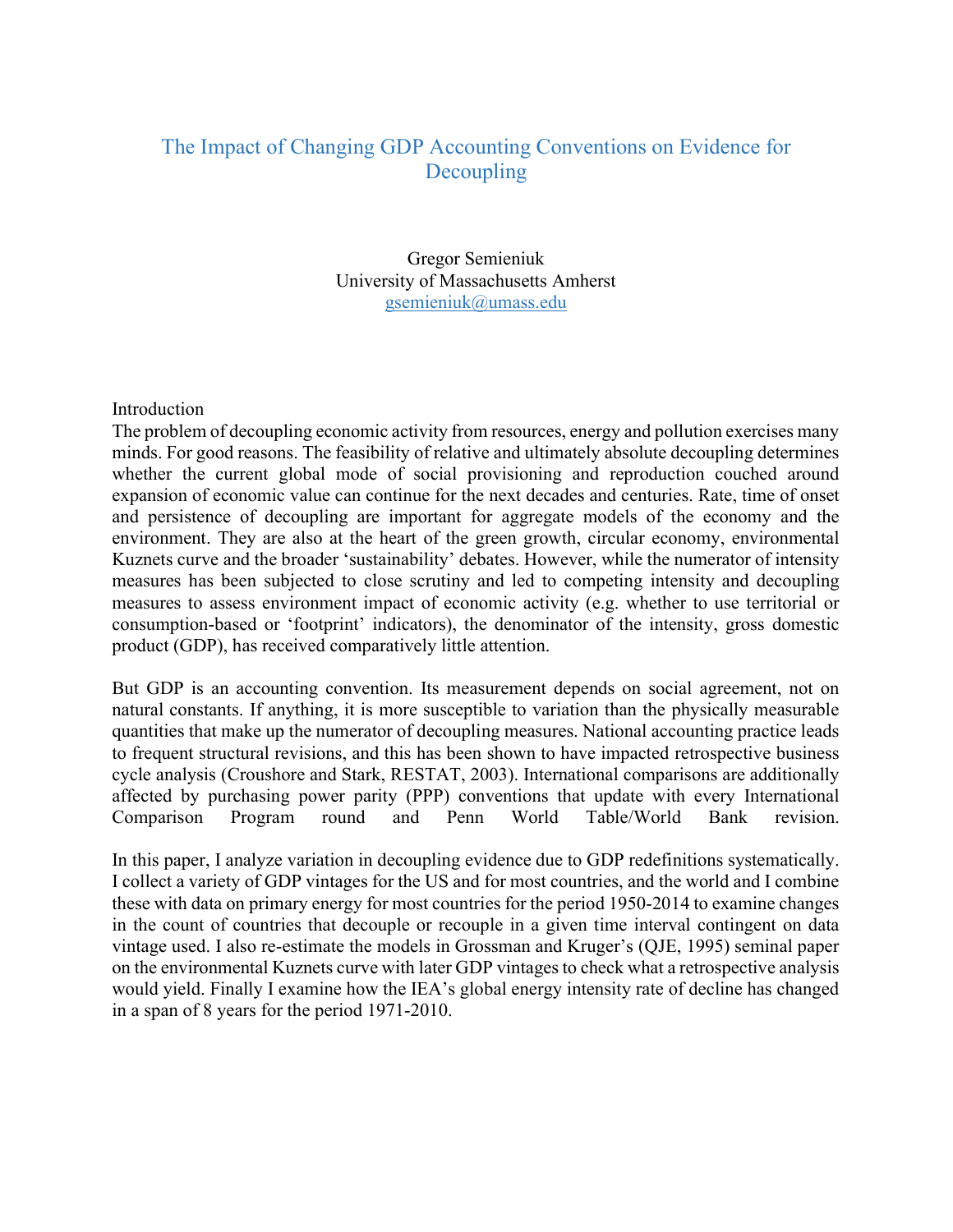I contribute to the debate about decoupling (e.g. van Benthem, JAERE, 2015; Parry, Mylonas and Vernon, JAERE, 2021) by showing that results are, to some extent, contingent on data vintage used. While that may be consistent with the changing practice of GDP definitions, it is unclear whether the modelers and users are aware of this contingency, and whether models are updated consistently. To advance insight, debate and scenario modeling, rigorous reporting of GDP definitions, vintage, and the sharing of data for subsequent comparison and replication, is needed.

## Data & Methods

I collect vintages of GDP for the US going back to the 1950s using archival material from the Bureau of Economic Analysis and for most countries going back to the 1990s using national accounts supplements from Penn World Table vintages. I also collect global GDP estimates from the last 8 editions of the International Energy Agency's (IEA) World Indicators. I review reasons for structural GDP revisions (i.e. other that simply better data quality) and give examples using US data.

I combine the cross-country GDP estimates with data on primary energy for most countries for the period 1950-2014 (Semieniuk et al., NatureClimCh, 2021) and examine changes in degree of decoupling and even changes of sign over business-cycle length intervals contingent on data vintage used. This method is reminiscent of checking inequality ranks contingent on inequality measure used (e.g. Atkinson, JET, 1970). I also reestimate the random effects model in Grossman and Kruger's (QJE, 1995) seminal paper on the environmental Kuznets curve with later GDP vintages to check what a retrospective analysis of their pollution data would yield. Finally I examine how the IEA's reporting of the historical global energy intensity rate of decline for the period 1971-2010 has changed over 8 years. Models of global energy and climate scenarios tend to use 1971 or 1980-2010 to calibrate business as usual trends in energy intensity.

## Results

About 10-15% of up to 180 countries change from recoupling to relative decoupling or vice versa in ten year compound annual growth rates of energy intensity. About 2-3% even change to/from absolute decoupling (meaning the GDP growth rate switches sign over a ten year period). The extent to which the changes are clustered in subgroups of countries (e.g. geographically or by income level) is still subject to completion.

Some of the Grossman and Krueger results lose their characteristic hump-shape (the 'environmental Kuznets curve') – in some instance the curve (they estimate a cubic polynomial) even changes the sign of the cubic term. The results case some doubt over whether a researcher working 10 or 20 years later would draw the same conclusions about hump-shapes.

For the IEA global GDP estimates 1971-2010 that use World Bank PPPs (and extrapolate them backward prior to 1990) I find that successive data vintages show an accelerating decline in energy intensity. Over 8 years, the annual decline in energy intensity accelerates by 0.2 percentage points, leading to an 8% lower energy intensity in 2010 for the current vintage compared with the 2013 one. Almost all variance occurs after 1990.